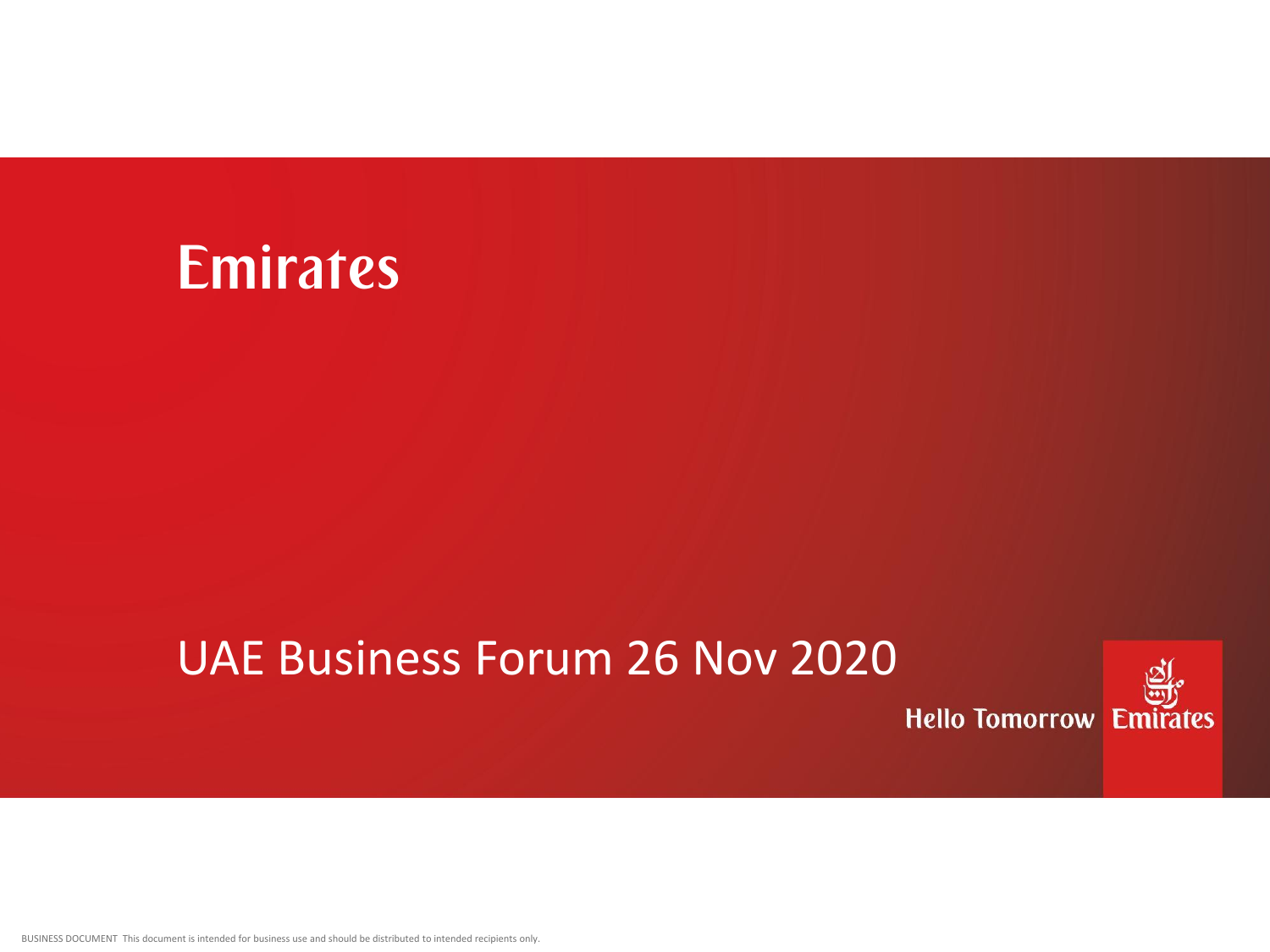# What's up?

WAW-DXB-WAW: 3 weekly operations (Wed., Fri., Sun.)



Over 100 destinations in Emirates network covering flights to M. East, Africa,

Asia, Australia and New Zeeland.

- $\checkmark$  "Peace of mind"
	- Customers who purchase an **Emirates ticket** for travel on or **before 31 March 2021**, can enjoy generous rebooking terms and options,
	- The **fare paid will be accepted for any flight** to the same destination or within **the same region in the same travel class**.
	- **There are no change fees** when you rebook within the 24-month period so you have more flexibility to plan ahead.
	- **You can keep your ticket** to use in the **next 24 months** if your booking is for **travel on or before 31 March 2021.**





BUSINESS DOCUMENT This document is intended for business use and should be distributed to intended re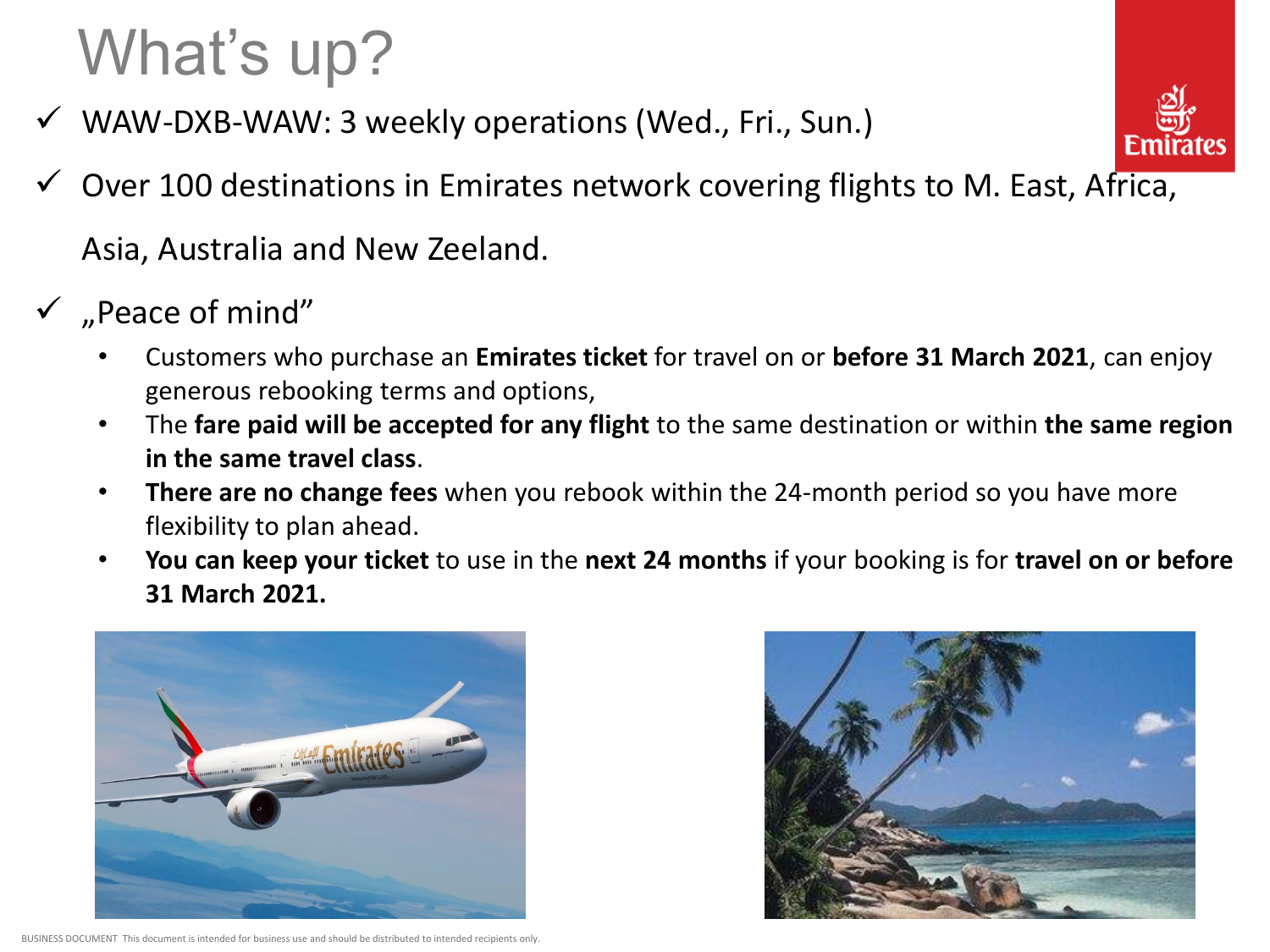# Health and Safety

- Comprehensive set of measures at every step of the customer journey to ensure **the safety of passengers and employees** on the ground and in the air.
- Distribution of **complimentary hygiene kits** containing **masks, gloves, hand sanitiser and antibacterial wipes** to all customers.
- **Emirates rated safest airline** to travel in its response to COVID-19 as per **Safe Travel Barometer**.
- **Dubai** was one of the world's first cities to obtain **Safe Travels stamp from the World Travel & Tourism Council (WTTC)** – which endorses Dubai's comprehensive and effective measures to ensure guest's health and safety.



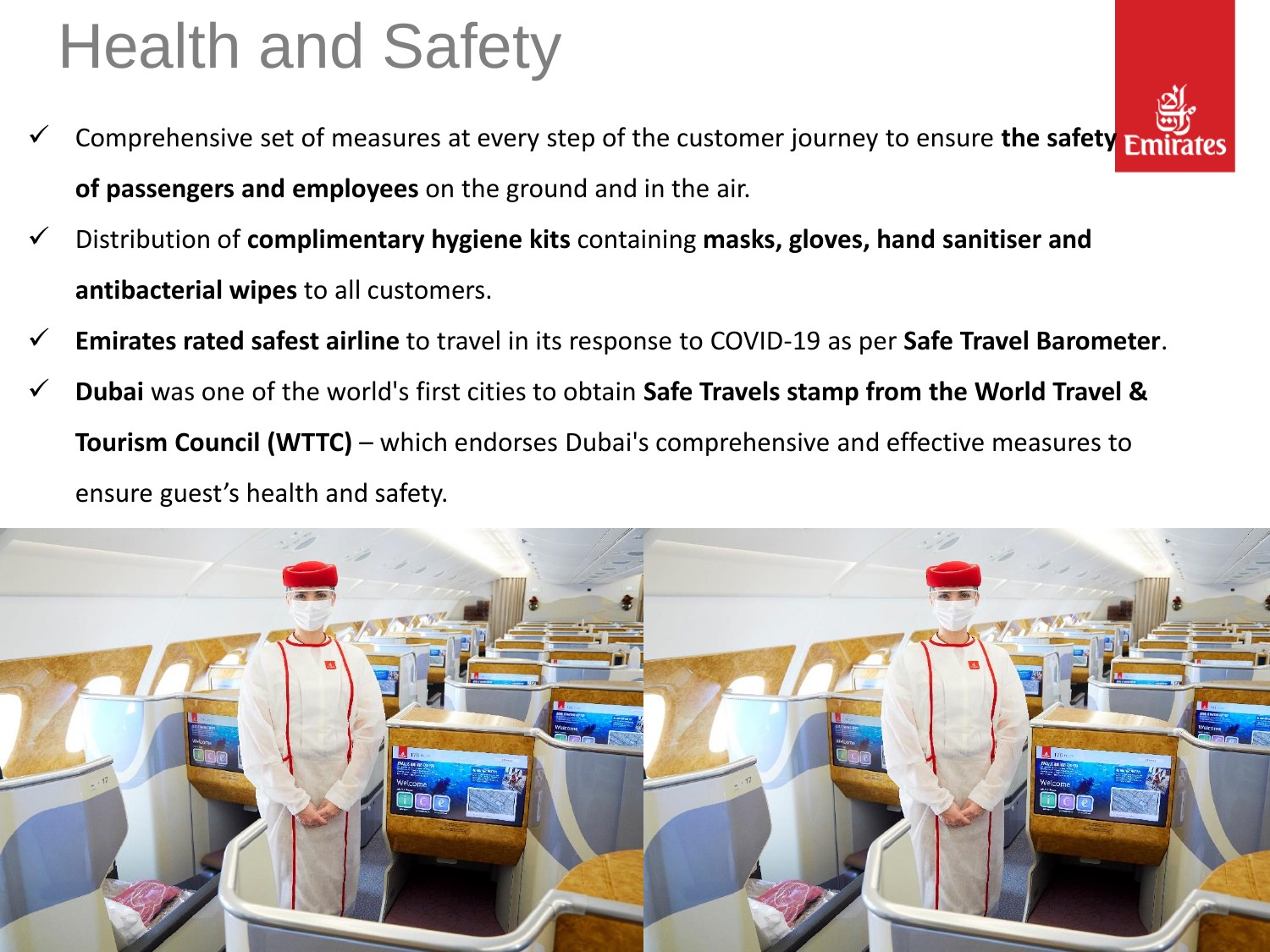## PCR tests for passengers travelling to Dubai

Source of information:

https://www.emirates.com/pl/english/help/covid-19/dubai-travelrequirements/tourists/

**Emirates** 

Help and contacts COVID-19 travel support . Your questions

### **Travel requirements for Dubai**

Check the latest COVID-19 travel and testing requirements for Dubai, including advice for Dubai residents, tourists and connecting passengers.



#### **Travel advice for Dubai residents**

Find out the process for returning to Dubai, whether you're already overseas or you plan to fly from Dubai and return.

Read more

**BU** 



#### Tourists travelling to, from, and through Dubai

Read more



**Search flights** 

Dubai is open to tourists once again. Follow the process below to make sure you have everything you need before you travel to, from, or connect through Dubai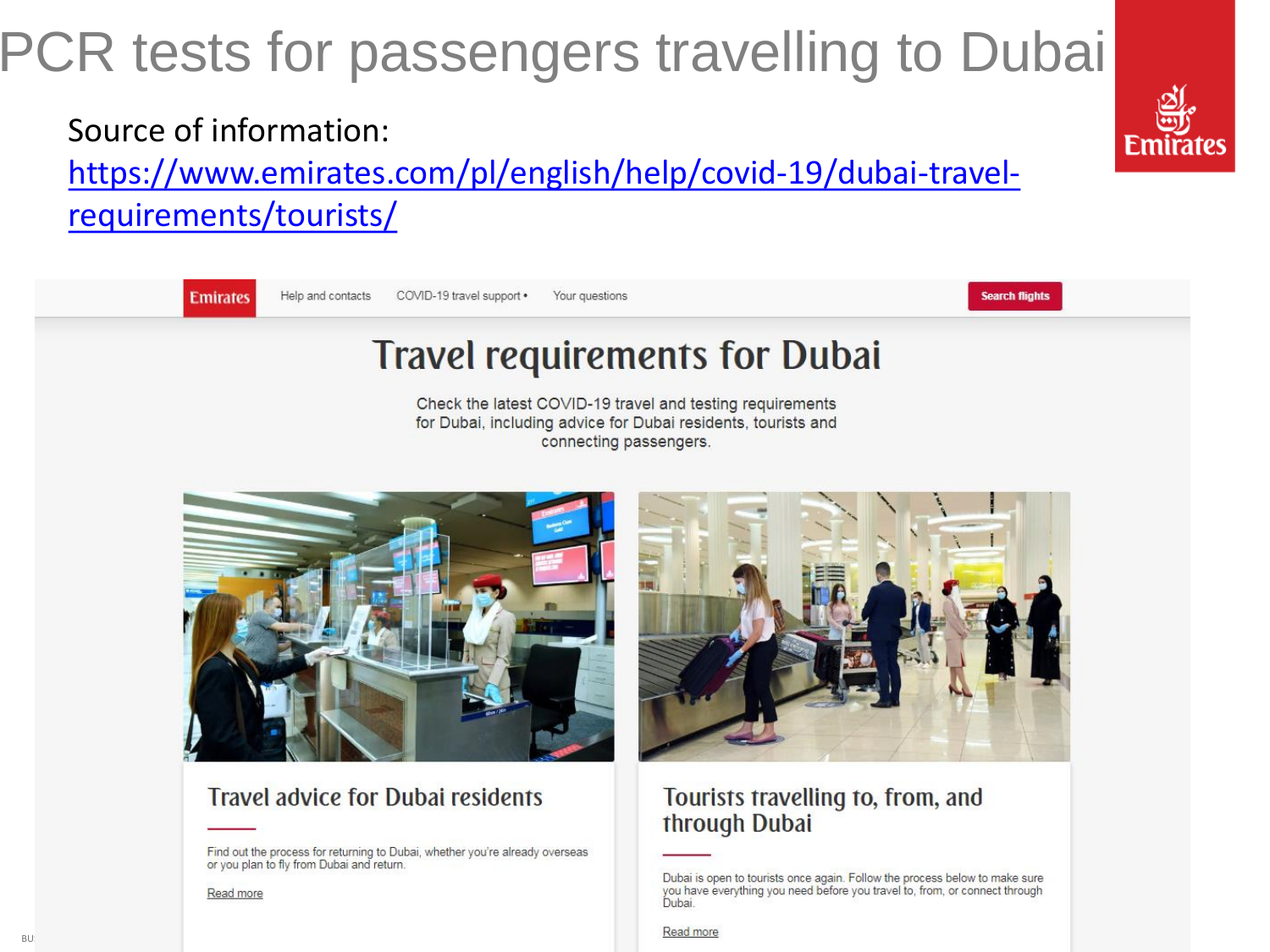# Multi–risk travel insurance

- $\checkmark$  COVID-19 cover, at no charge, on all tickets purchased on or from 1 December 2020.
- $\checkmark$  Medical cover including provisions for personal accidents during travel,
- Winter sports cover,
- $\checkmark$  Loss of personal belongings, and trip disruptions due to unexpected air space closure,



Last updated: 23 November 2020, 12:57 (GMT +4)

Get global multi-risk travel insurance when you purchase your flight on or after 1 December 2020

Fly with the world's first airline to provide multi-risk travel insurance with every flight, including cover for COVID-19. We're keeping you safe on the journey and giving you extra security wherever you are in the world.